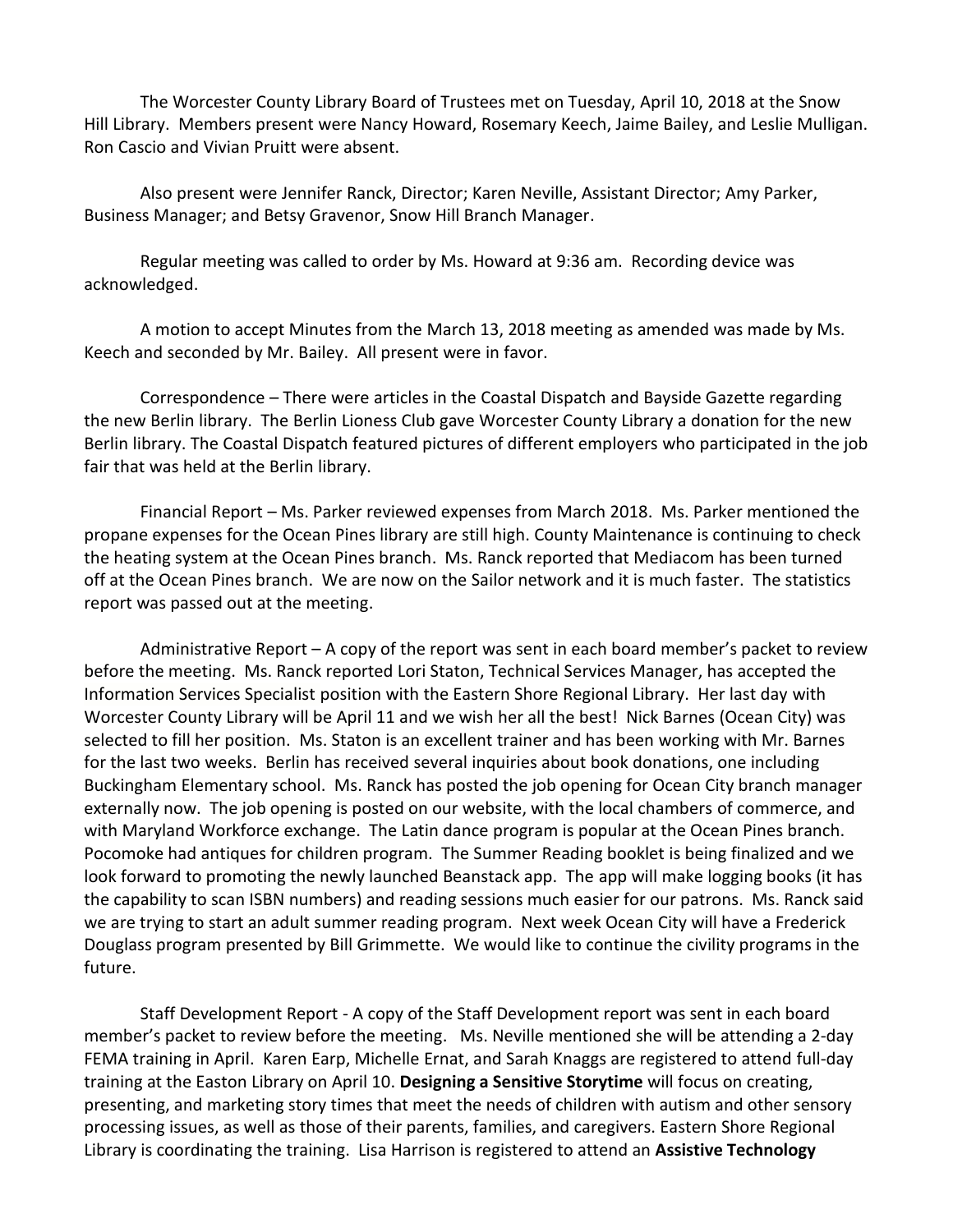Worcester County Library Board of Trustees Minutes, April 10, 2018 Page 2

webinar April 26. Maryland Access Point is coordinating the webinar. 30 Worcester Library employees plan to attend **In-service Training** Friday, April 27, at the Snow Hill branch library; 9 a.m. to noon. 12 supervisors/support staff also plan to attend a training session from 1:00 – 3:30 p.m. Dr. Catherine McHugh will present both sessions. FY18 LSTA Staff Development Grant funds will be used to pay contracted services, and travel expenses. All Worcester Library branches will be closed to the public from 9 a.m. - 1 p.m., April 27 so staff may attend In-service Training. All Worcester Library branches will be open from 1:00 p.m. - 5:00 p.m., Friday, April 27. Information regarding April 27 operating hours will be posted to the library website and social media platforms. A news release will be sent to local media. On March 22, Emily McQuiggan, braving the drive to Philadelphia in the snow storm from the day before, attended the **PLA/Public Library Association Conference** in Philadelphia. Her conference summary will be posted to the staff intranet. FY18 Staff Development Grant funds covered registration and travel expenses. Lori Staton also braving the drive, met with book and media vendors at the Exhibit Hall during the PLA Conference in Philadelphia March 22. Michelle Ernat and Harry Burkett attended the **State Library Resource Center Spring Conference** in Baltimore March 14. Ms. Ernat and Mr. Burkett are participating in Library Associate Training Institute. Online assignments, and in-person trainings are being completed to meet the 90 hour LATI training requirement. FY18 LSTA Staff Development Grant funds will be used to reimburse travel expenses. 10 staff is looking forward to attending the **Maryland Library Association Conference** in Cambridge. Our newest staff members are completing the mandatory trainings. Ms. Keech asked about staff training requirements. Ms. Neville explained 90 hours of training is required within a 5 year period for librarians with professional degrees, and for staff with specific job titles and educational qualifications. Ms. Neville tracks all employees' trainings. Employees are encouraged to send a copy of their training documents to Ms. Ranck in Snow Hill to keep in their personnel file.

Old Business – A copy was sent in each board member's pack to review before the meeting. Ms. Ranck reported Eastern Shore Regional Library is compiling a list and quotes for new technology equipment. Progress at the new Berlin branch continues. The north staircase is under construction, paint is going up, and the metal roof is being installed. Air testing is scheduled for next week (do not have a specific day yet). Library and County staff attended a keying meeting on April 4. The next progress meeting is scheduled for April 25 at 10 am.

New Business - The Library's Budget presentation to the County Commissioners was this morning Tuesday, April 10 at the Government Center. With the installation of the County wide network ring, we hope to install new phones at our library branches. New phone systems are greatly needed. Ms. Ranck will be meeting with County staff for guidance on this project Thursday, April 12, 2018. In the meantime, a fun evening is being planned to celebrate community support for the new Berlin Branch Library and the Friends of the Berlin Library. Be part of the excitement Thursday, April 19, at *Sisters*, 113 North Main Street, Berlin, from 6 to 9 p.m. A portion of the event will go to the